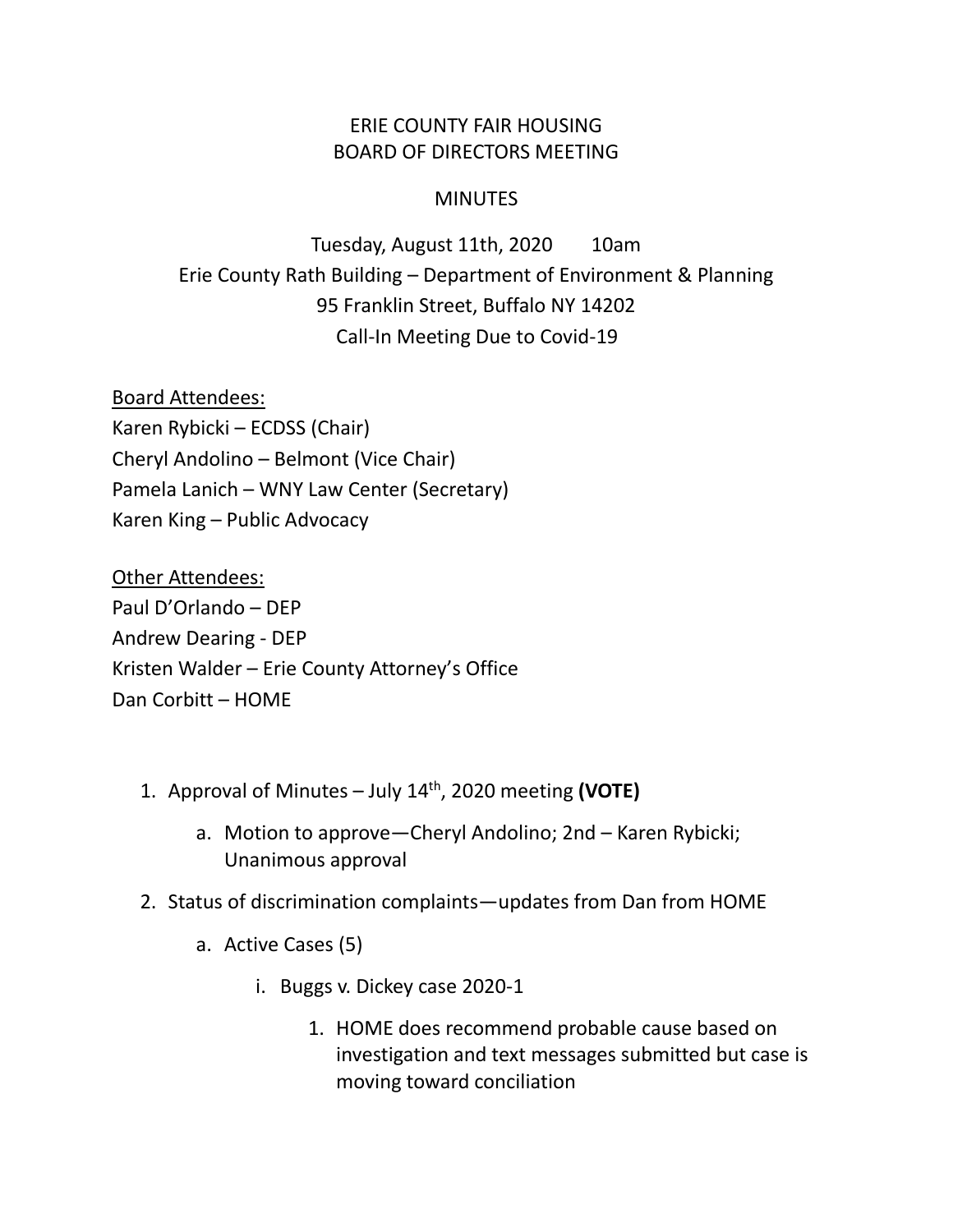- 2. Does Board need to approve conciliation agreements? Kristin will investigate
- 3. Proposed conciliation agreement with \$2,000 to complainant based on her damages/time she was unable to find another apartment
- ii. Murray V. Empire
	- 1. Moving toward conciliation
	- 2. Proposed conciliation agreement with \$1,500 to complainant
	- 3. Dan can prepare memos explaining the damages of respondents to understand how conciliation amounts have been determined
- iii. Murray v. Free Will case 2020-3
	- $1.$  Notification letter sent out July  $16<sup>th</sup>$
	- 2. HOME has not yet received a response
- iv. Boulware v. Der Yaseen case 2020-4
	- $1.$  Notification letter sent out July  $16<sup>th</sup>$
	- 2. HOME received a response from Respondent's attorney doesn't raise legal defenses but says that respondent is an immigrant and there may have been miscommunication issues
	- 3. HOME has identified that there needs to be outreach to immigrant/refugee communities regarding their responsibilities as landlords and fairing housing law obligations